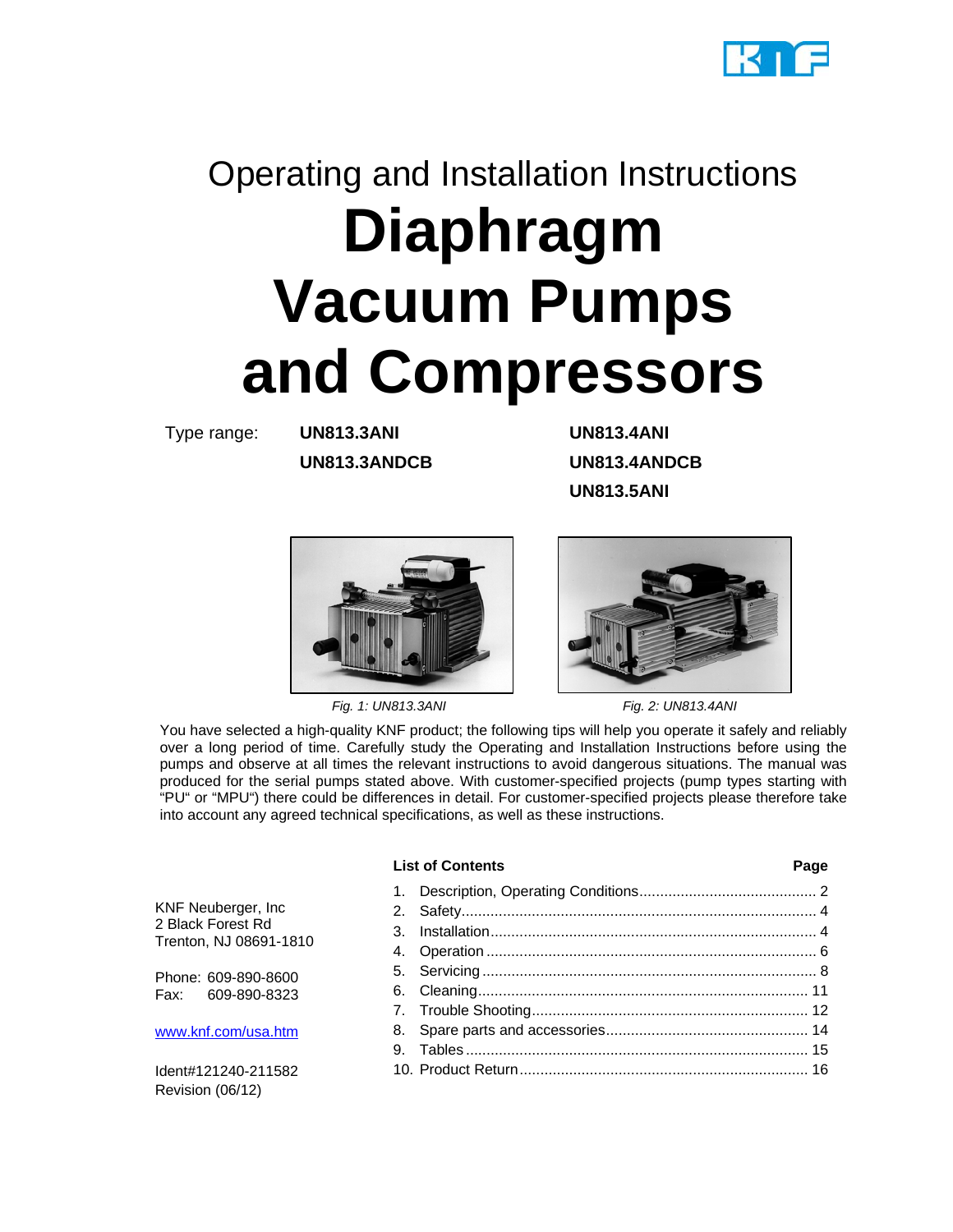## **1. Description, Operating Conditions**

KNF pumps in the UN813.3AN , UN813.4AN , and UN813.5ANE range transfer and evacuate 100% oil-free.

#### **1.1. Electrical Equipment**

See the motor-plate for full electrical data.

Protection class of standard version is:

- UN813.3ANI: IP 44
- UN813.3ANDCB: IP 20
- UN813.4ANI: IP 54
- UN813.4ANDCB: IP 20
- **UN813.5ANI** IP 54

The ac motors used are fitted as standard with a thermal switch to protect against overloading.

The pumps with brushless DC motor are protected against overheating by a temperature sensor on the motor board and equipped with overcurrent protection.

#### **1.2. Operating Conditions**

Handling air, gases, and vapours at temperatures between + 5 °C  $+ 40 °C$ .

For maximum permissible operating pressure, ultimate vacuum, and flow capacity see section 9.

The pumps are not suitable for aggressive media. For aggressive media there are other pumps in the KNF product programme – please ask us for detail.

The pumps must not be used in areas where there is a danger of explosion.

Before pumping a medium, the compatibility of materials of pump head, diaphragm and valves with the medium must be checked (for pump materials: see section 9).

KNF pumps in the UN813.3AN . UN813.4AN . and UN813.5ANE range must not be used for liquids. You will find suitable liquid pumps in our Product Program.

If your potential application lies outside the above limits discuss it with our technical adviser (see last page for contact telephone number).

#### **1.3. Ambient Conditions**

When the pump is operating the following ambient conditions must be maintained:

Ambient temperature during operation: between  $+5$  °C  $+$ 40 °C.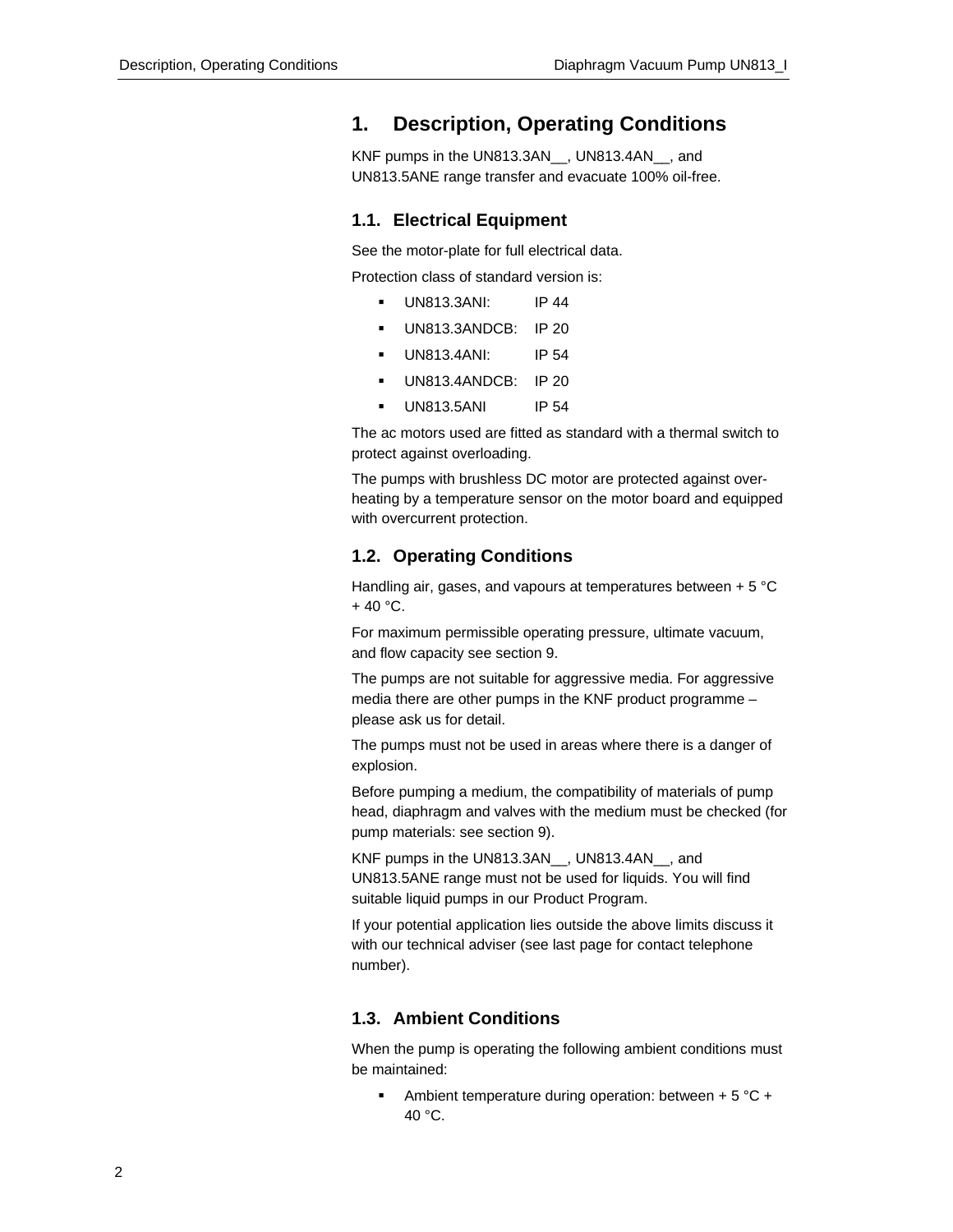- **•** During operation an adequate supply of air for cooling must be provided.
- The pumps must not be used in areas where there is a danger of explosion.

## **1.4. Pump materials**

See section 9.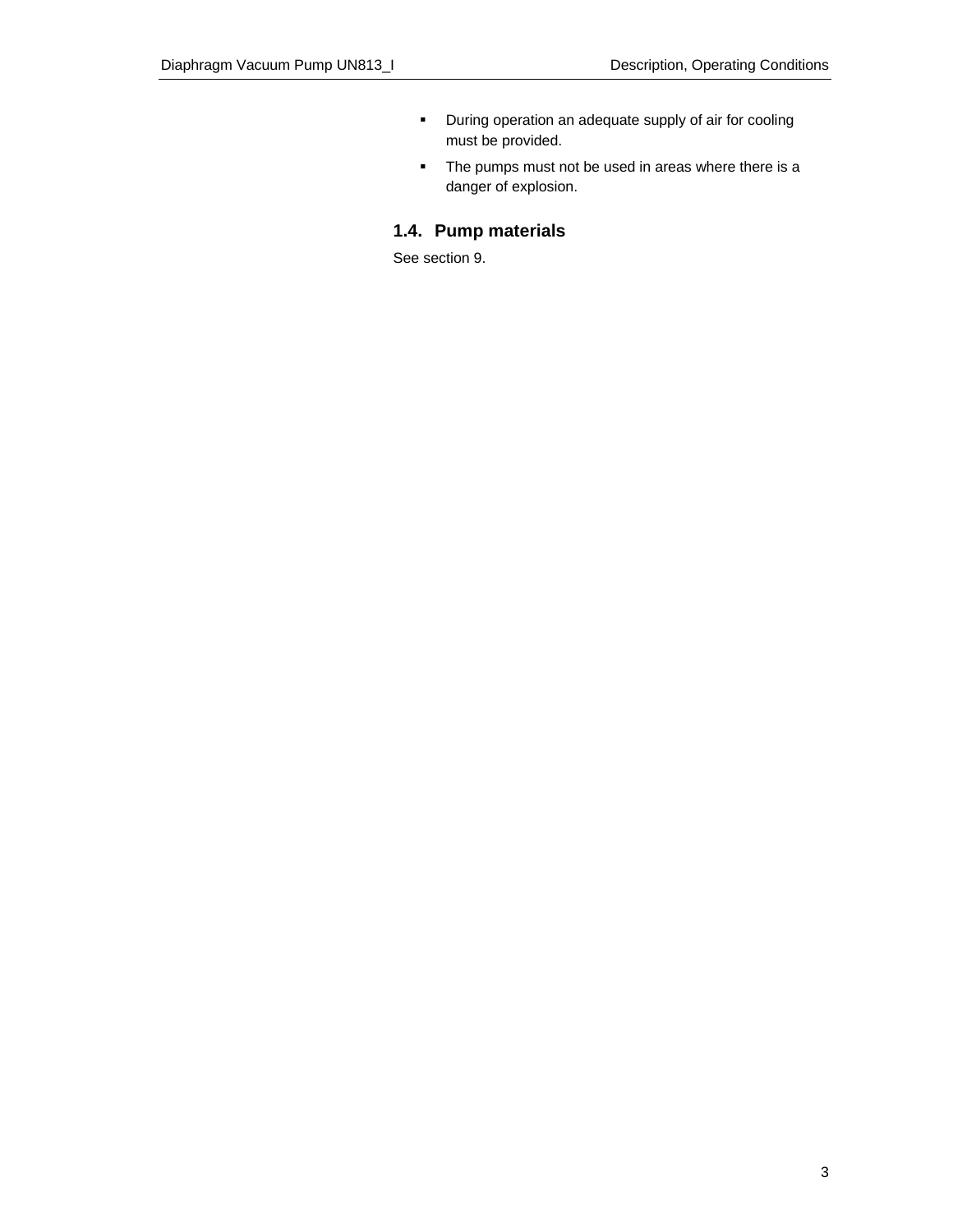## **2. Safety**

Note that the pumps may only be used for their intended purpose (see section 9).

The pumps must not be used in areas where there is a danger of explosion.

The pumps are not suitable for aggressive media. For aggressive media there are other pumps in the KNF product program – please ask us for detail.

For vacuum pumps: The discharge of gas on the pressure side of the pump must be safely disposed.

Components connected to the pump must be designed to withstand the pneumatic performance of the pump.

Take care that safety regulations are observed when connecting the pump to the electricity supply.

For pumps with a thermal switch: When the operation of the pump is interrupted by the thermal switch, the pump will re-start automatically after cooling down. Take all care necessary to prevent this leading to a dangerous situation.

Specific safety instructions for the media being handled must be observed.

Use only original KNF spare parts.

For the purposes of the Machinery Directive 2006/42/EC, pumps are "partly completed machinery," and are therefore to be regarded as not ready for use. Partly completed machinery may not be commissioned until such time as it has been determined that the machine in which the partly completed machinery is to be assembled is in conformity with the provisions of the Machinery Directive 2006/42/EC. The essential requirements of Annex I of Directive 2006/42/EC (general principles) are applied and observed. EC Directives / Standards

> $C \in$ The pumps conform to the EC Directive 2004/108/EC concerning Electromagnetic Compatibility.

> > The following harmonized standards have been used:

| <b>UN813.3ANI</b>       | UN813ANDCB       |
|-------------------------|------------------|
| <b>UN813.4ANI</b>       | UN813ANDCB       |
| <b>UN813.5ANI</b>       |                  |
|                         |                  |
| <b>DIN EN 55014-1/2</b> | DIN EN 55014-1/2 |
| DIN EN 61000-3-2/3      |                  |

*Tab. 1*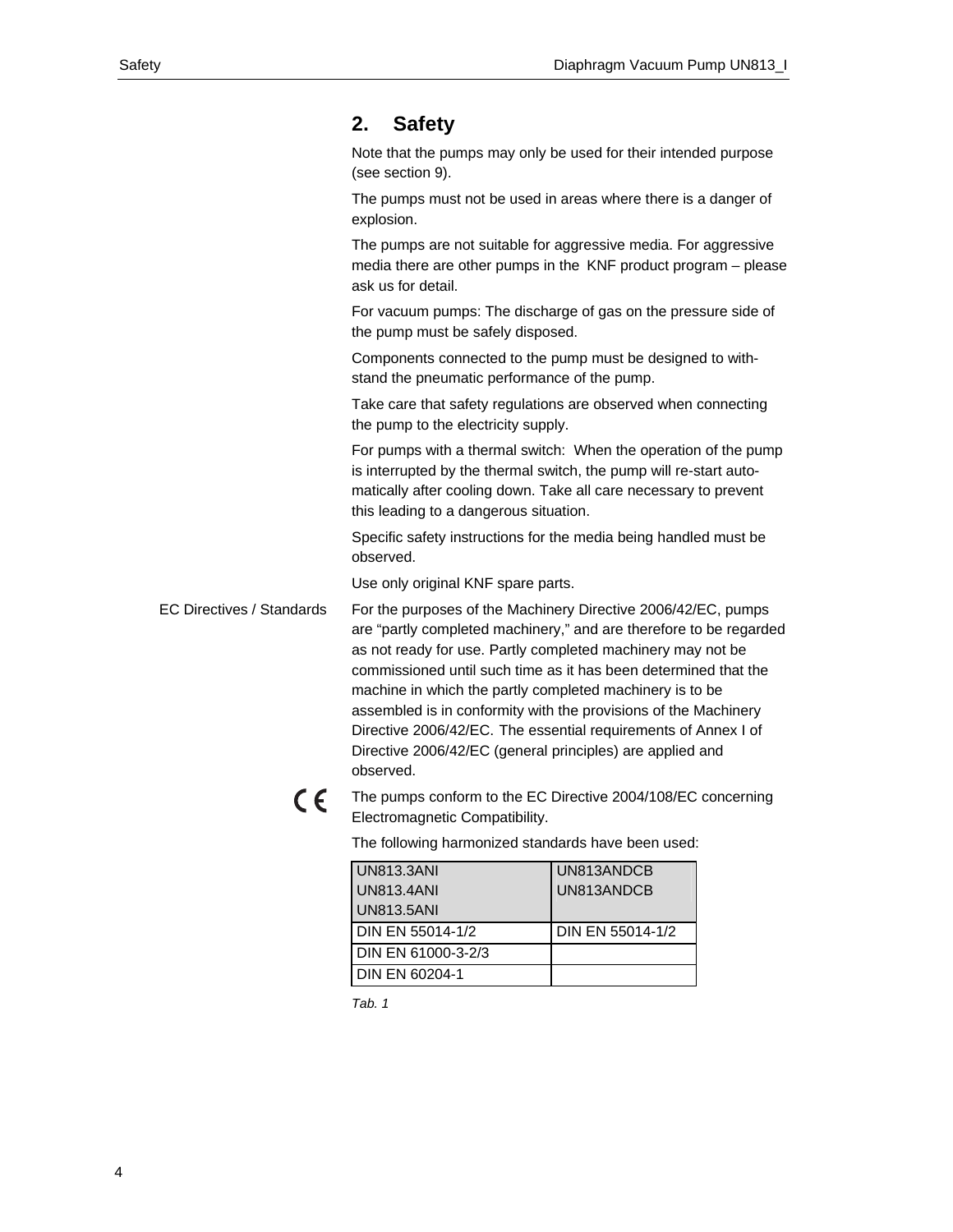## **3. Installation**

**The pumps are OEM models intended for installation in equipment. When installing them make certain that accident prevention regulations, and safety instructions, including those for subsequent operation are observed. The safety instructions in section 2 must be observed.**

The dimensions of the mountings are given in Data Sheet. **Mechanical** 

Install the pump so that the fan can draw in sufficient cooling air.

Fit the pump at the highest point in the system, so that condensate cannot collect in the head of the pump - that prolongs working life.

**When making the electrical installation the safety regulations must be observed. In particular make sure that the electricity supply is isolated before trying to connect the pump. Electrical** 

> Compare the supply data with the data on the motor-plate. The voltage must not vary by more than +10% and -10% from that shown on the type-plate.

The motor must be connected to earth (ground) wire (not necessary on dc motors up to 24 V).

With dc motors the wires must be connected to the correct polarity.

In the electrical installation, arrangements (complying with EN 60335-1) must be made for disconnecting the pump motor from the electrical supply.

The pump must be installed so that contact with live parts is impossible.

For pumps with ac motor: We recommend that a fuse is installed in the supply circuit; the operating current is given in Data Sheet.

Remove the protection plugs from the port threads. Pneumatic

> The accessories, silencer, and hose connectors (where applicable) are screwed into the port threads.

Connect the suction and pressure lines. For flow direction, see marking on the pump head or data sheet.

Arrange the suction and pressure lines so that condensate cannot run into the pump (sloping lines).

For vacuum pumps: The discharge of gas on the pressure side of the pump must be safely disposed.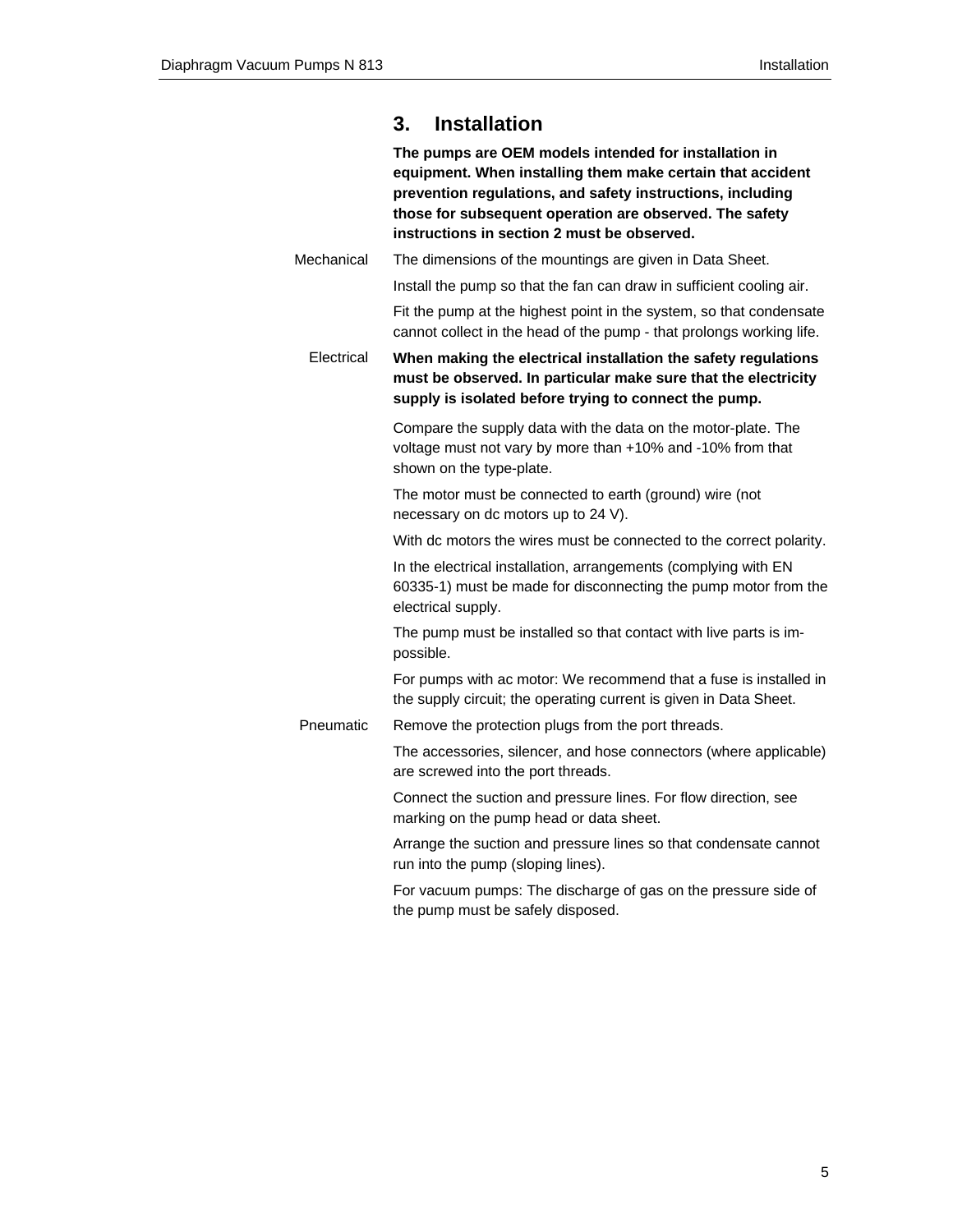## **4. Operation**

**The pumps may not be used in areas where there is a danger of explosion.** 

**Specific safety instructions for the media being handled must be observed.** 

**If combustible media are used:**

- Hazard of fires and explosions due to excessively high media temperature.
- Be aware that the pumps are not designed to be explosion-proof.
- Make sure the temperature of the medium is always sufficiently below the ignition temperature of the medium, to avoid ignition or explosion. This also applies for unusual operational situations.
- Note that the temperature of the medium increases when the pump compresses the medium.
- Hence, make sure the temperature of the medium is sufficiently below the ignition temperature of the medium, even when it is compressed to the maximum permissible operating pressure of the pump.
- The maximum permissible operating pressure of the pump is stated in the technical specifications (table 1).
- If necessary, consider any external sources of energy, such as radiation, that may add heat to the medium.
- In case of doubt, consult the KNF customer service.

Before pumping a medium, the compatibility of materials of pump head, diaphragm and valves with the medium must be checked (for pump materials: see section 9).

The pump must not start against pressure. This must be so even when the pump restarts after the power has been cut off for a short period.

The maximum permissible operating pressure (see section 9) must not be exceeded.

To prevent the maximum permissible operating pressure being exceeded, restriction or control of the air or gas flow should only be carried out in the suction line.

If restriction or control of the air or gas flow is made on the pressure side ensure that the maximum permissible operating pressure is not exceeded.

For vacuum pumps, the exhaust gases must be safely disposed.

When the pump has been at a standstill the inlet and exhaust must be at normal atmospheric pressure.

Diaphragm and valve plates are the only parts subject to wear. Wear is usually indicated by a drastic reduction in the pneumatic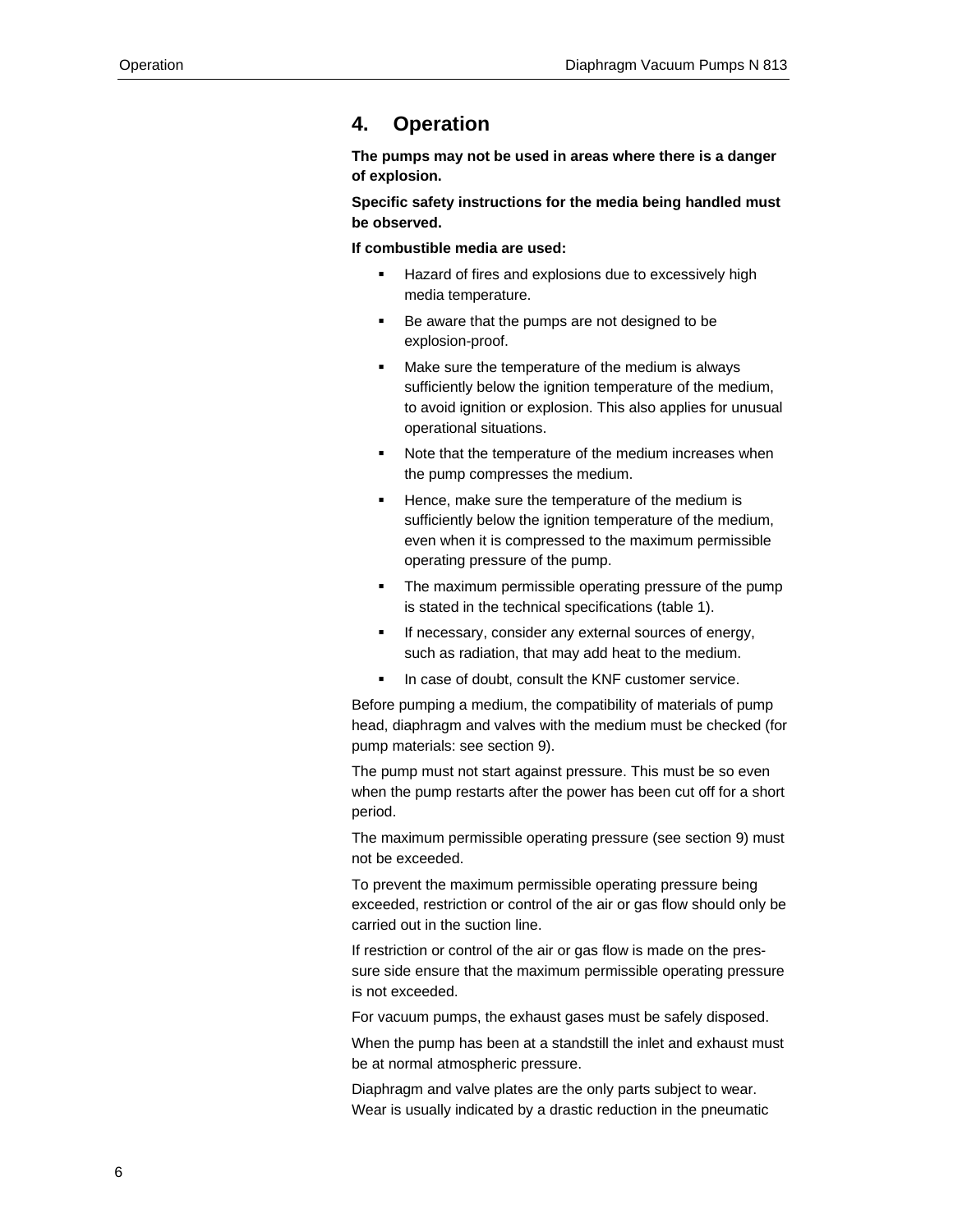performance. When replacing parts proceed as described in section 5.

Ambient conditions: see section 1.3.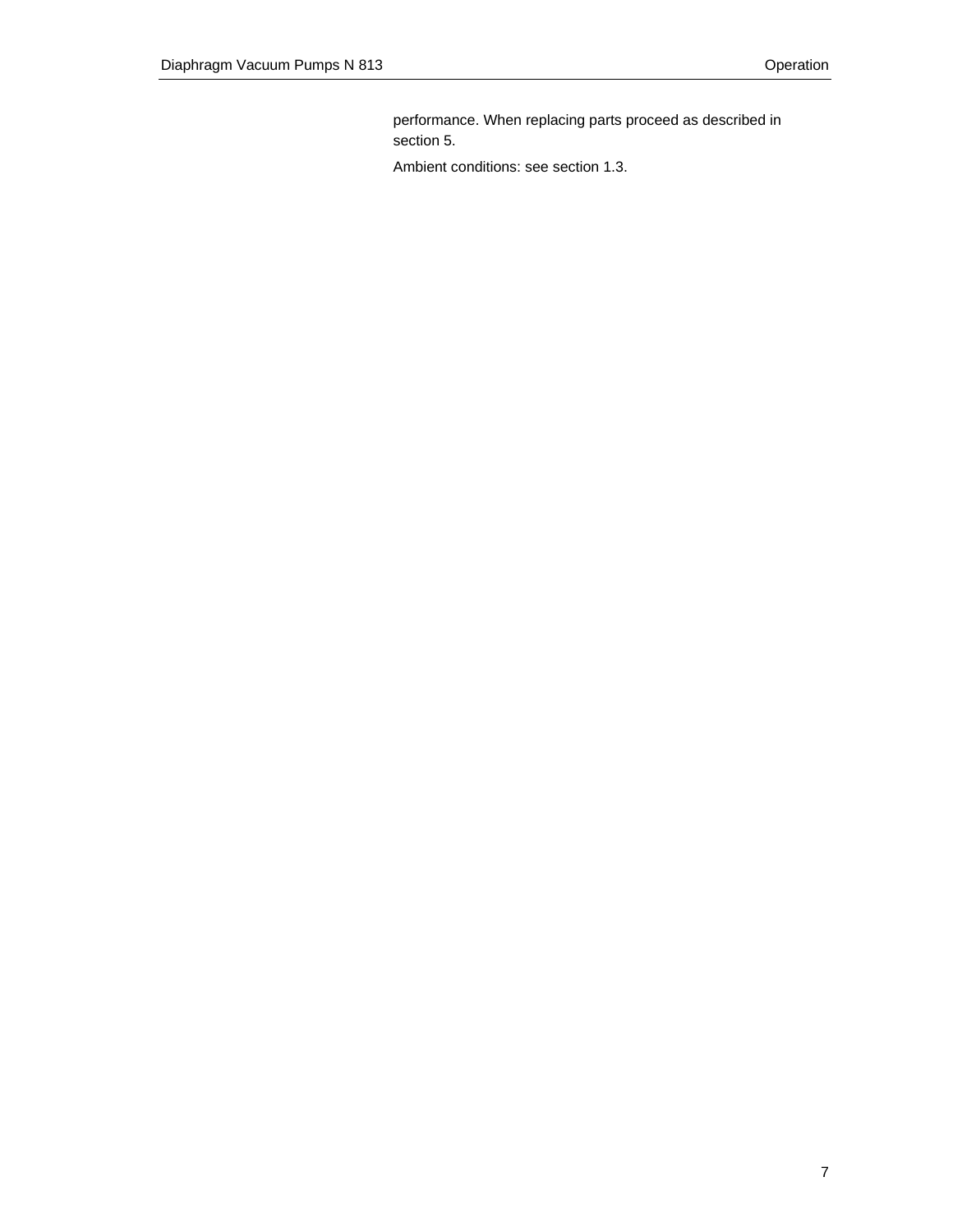

*Fig. 3: Pump elements (for all pump types)* 



*Fig. 6: Pneumatic Connection (principle sketch)* 

## **5. Servicing**

### **Before working on the pump, isolate the power supply securely, then check that the lines are not live.**

Diaphragm and valve plates are the only parts of the pump subject to wear. They are simple to change.

Always change diaphragm, valve plates and sealing rings at the same time. In the case of models with two or four heads service all heads.

If a pump has been used for toxic substances or other types of substances which are hazardous, hazardous to health, or injurious, the following points must be observed:

- 1. Clean the pump and its components before servicing.
- 2. Ensure that the safety personnel is not subject to health hazard. Apply the safety and protection measures that are necessary for the medium that has been handled by the pump (example: the use of protective gloves).
- 3. Ensure that discarded parts and materials are safely and correctly disposed of.

Use only original KNF replacement parts.



*Fig. 4: Two-headed types Fig. 5: Four-headed types* 



#### **Specification**

Pos. Description

- 1 Housing
- 2 Intermediate plate
- 3 Ribbed plate
- 4 Hexagon socket head cap screw
- 5 Cover plate
- 6 Valve plate
- 7 Sealing ring
- 8 Structured diaphragm
- 9 Diaphragm Spacer(s)
- 10 Connecting rod
- 11 Counter weight
- 12 Pneumatic connection .3
- 13 Union
- 14 Pneumatic connection .4\*
- 15 Pneumatic connection .5\*\*
- UN813.4AN : 2 pieces UN813.5ANI: 1 piece
- \*\*: UN813.5ANI: 2 pieces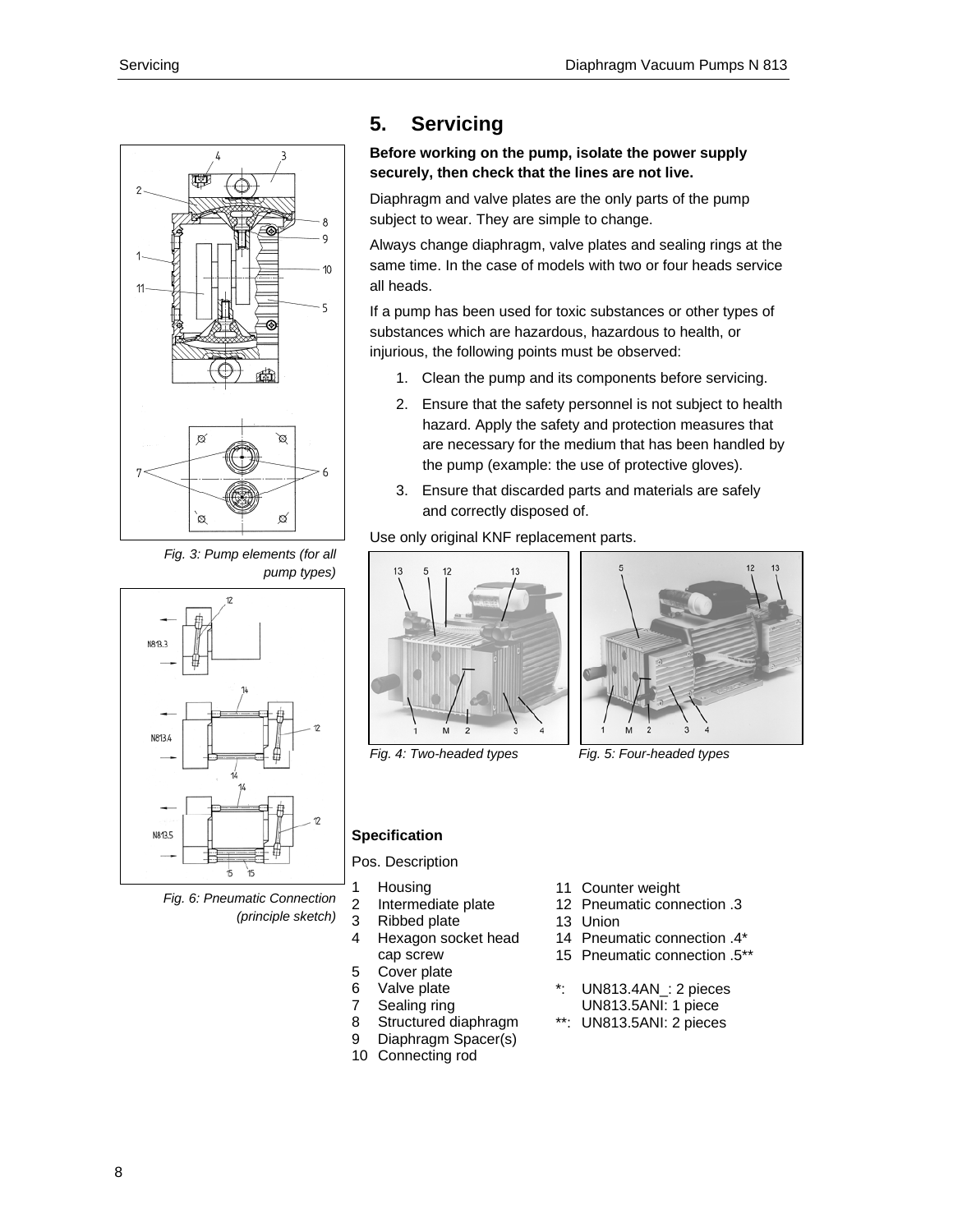Tools

| Spare part | Spare part*          | Quantity          |
|------------|----------------------|-------------------|
|            | Valve plates         | 2 (per pump head) |
|            | Structured diaphragm | 1 (per pump head) |
|            | Sealing rings        | 2 (per pump head) |
|            |                      |                   |

*Tab. 2: Spare parts \* According to Spare parts list, section 8* 

| Type range                 | Tools/Material                                                   |
|----------------------------|------------------------------------------------------------------|
|                            | Ring spanner 14 mm<br>(alternative: open-ended<br>spanner 14 mm) |
| UN813.4 AN and UN813.5 ANI | Open-ended spanner 17 mm                                         |
|                            | Phillips screwdriver No. 1                                       |
|                            | Felt-tip pen                                                     |

*Tab. 3: Tools and material* 

Change the diaphragms, valve plates and sealing rings in the following sequence:

- a) Removing head connection(s)
- b) Removing cover plate from housing
- c) Removing pump head
- d) Changing diaphragm
- e) Changing valve plates and sealing rings
- f) Refitting pump head
- g) Refitting the cover plate
- h) Refitting the head connection(s)

With the exception of removal and refitting of the cover plate (or cover plates), and the head connections, all operations are to be carried out separately for each head. This prevents the parts getting mixed up (the ribbed plates are not identical).

The position numbers in the following text refer to figs. 3 to 6. Proceed as follows:

**a) Removing pneumatic head connections (once for all pump heads)** 

#### **UN813.3AN\_\_:**

1. Remove pneumatic connection (**12**): Use a 14 mm spanner to release the unions (**13**) on each head, and remove the pneumatic connection upwards.

#### **UN813.4AN\_\_:**

- 1. Remove pneumatic connection (**12**): Use a 14 mm spanner to release the unions (**13**) on each head, and remove the pneumatic connection upwards.
- 2. Release both pneumatic connections (**14**) with a 17 mm open-ended spanner, and remove them.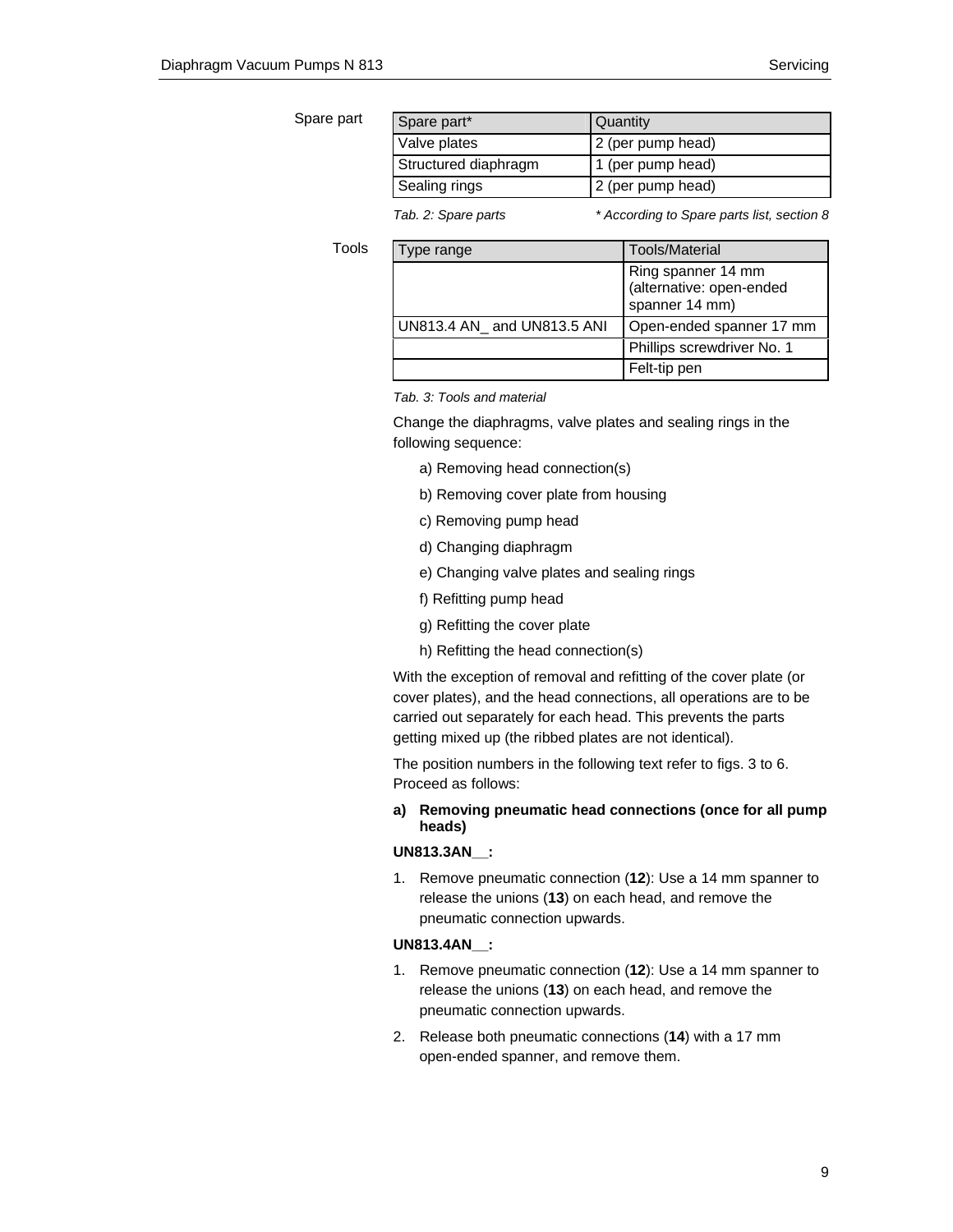#### **UN813.5ANI:**

- 1. Remove pneumatic connection (**12**): Use a 14 mm spanner to release the unions (**13**) on each head, and remove the pneumatic connection upwards.
- 2. Release both pneumatic connections (**14**) with a 17 mm open-ended spanner, and remove them.
- 3. Open both pneumatic connections (**15**) with a 17 mm open-ended spanner, and remove them.

#### **b) Removing cover plate**

- 1. Undo the 4 screws and remove the cover plate (**5**) from housing (**1**) (UN813.3AN\_\_: 1 cover plate; UN813.4AN\_\_, and UN813.5ANI: each two cover plates).
- **c) Removing the pump head (for each head separately)**
- 1. Make a mark (**M**) on the ribbed plate (**3**), intermediate plate (**2**), and housing (**1**) with a felt-tip pen. This helps avoid incorrect assembly later.
- 2. Undo the 4 screws (**4**) in the ribbed plate and lift the ribbed plate with the intermediate plate off the pump housing.

#### **d) Changing diaphragms**

- 1. Turn the counter weight (**11**) to bring the structured diaphragm (**8**) to top dead centre.
- 2. Lift the edge of the diaphragm and, gripping it on opposite sides, unscrew it by turning anti-clock-wise.
- 3. Take the diaphragm spacer(s) (**9**) off the threaded portion of the structured diaphragm and put them on the thread of the new structured diaphragm (**8**).
- 4. Check that all parts are free from dirt and clean them if necessary (see section 6. Cleaning).
- 5. Turn the counter weight (**11**) until the connecting rod (**10**) is at the top dead centre.
- 6. Screw the structured diaphragm, complete with diaphragm spacer(s), into the connecting rod (clockwise) and tighten it by hand.

#### **e) Changing valve plates and sealing rings**

- 1. Separate the ribbed plate (**3**) from intermediate plate (**2**).
- 2. Remove the valve plates (**6**) and sealing rings (**7**) from the intermediate plate.
- 3. Check that the valve seats, the ribbed plate and intermediate plate are clean. If scratches, distortion, or corrosion are evident on these parts they should be replaced.
- 4. Lay the new valve plates in the recesses in the intermediate plate. The valve plates for suction and pressure sides are identical, as are upper and lower sides of the plates.
- 5. Check that the valve plates are not deformed by moving them gently sideways in their recesses.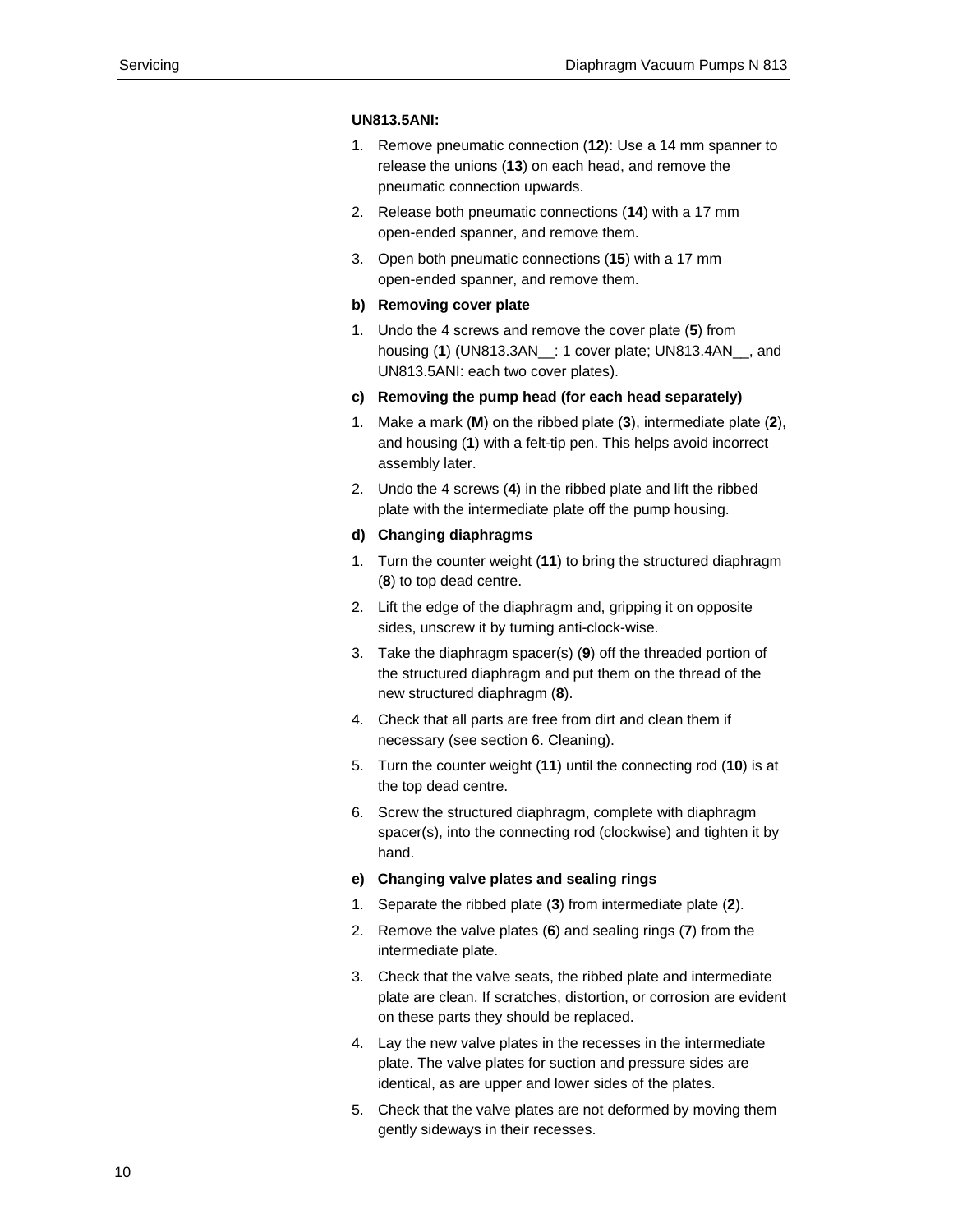- 6. Lay the sealing rings on the intermediate plate.
- **f) Refitting the pump heads**
- 1. Turn the counter weight (**11**) to bring the structured diaphragm (**8**) to top dead centre.
- 2. Place the intermediate plate (**2**), with valve plates (**6**) and sealing rings (**7**), and ribbed plate (**3**) on the housing, in the position indicated by the markings (**M**).
- 3. Gently tighten the screws (**4**), evenly and diagonally.
- 4. Turn the counter weight to check that the pump rotates freely.
- 5. Now tighten screws (**4**) firmly.

Repeat operations c), d), e), and f) for the remaining pump head (or heads).

#### **g) Refitting the cover plate**

- 1. Refit the cover plate (**5**) to housing (**1**).
- **h) Refitting the pneumatic head connection(s)**
- 1. Refit the pneumatic head connection(s).

If you have any questions about servicing call our technical adviser (see last page for contact telephone number).

## **6. Cleaning**

When changing valve plates and wave diaphragm, inspect all parts for dirt before assembling the pump head, and clean them if necessary.

If a compressed air line is available, blow the parts out with it.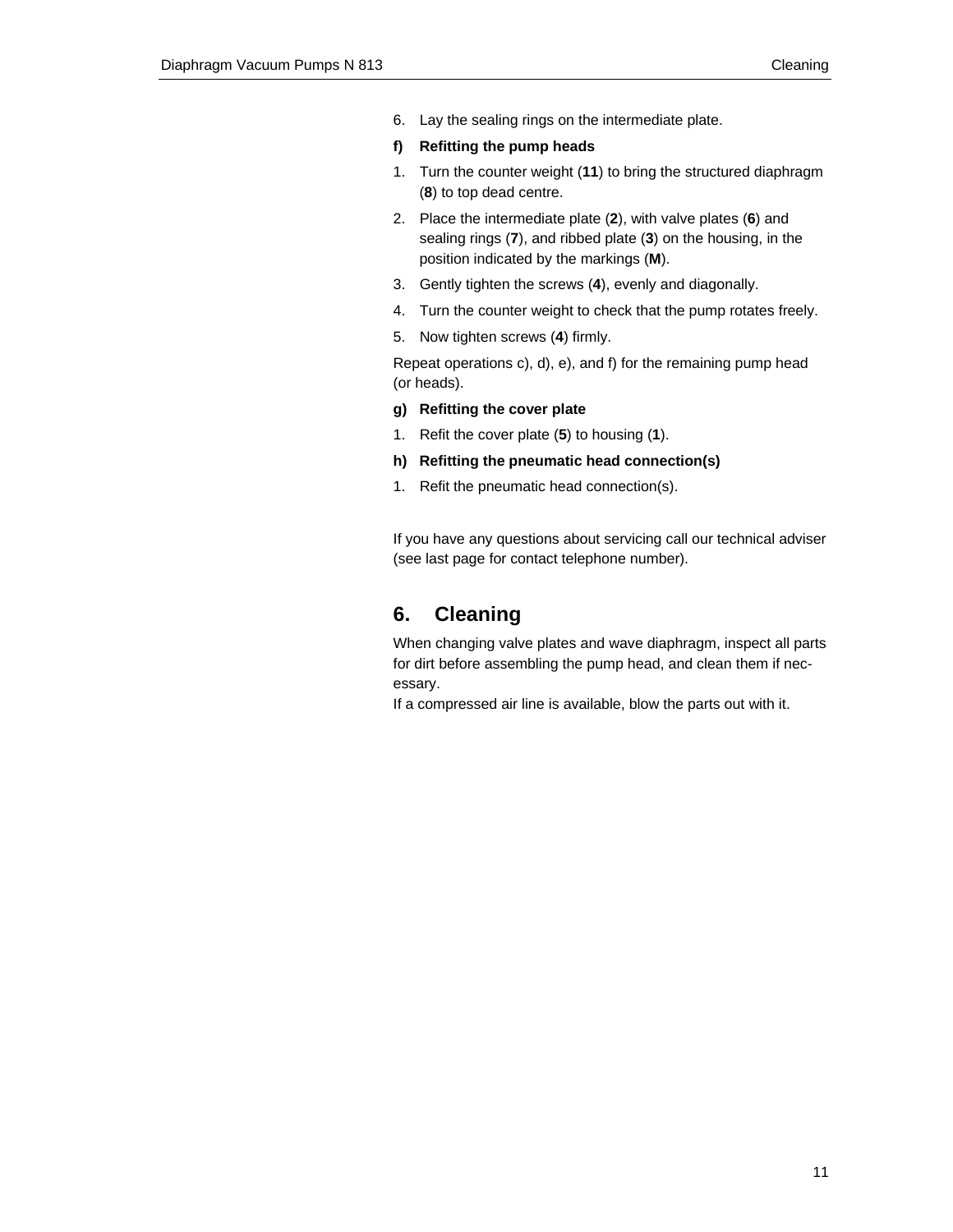## **7. Trouble Shooting**

## **Before working on the pump isolate the power supply securely, then check that the lines are not live.**

The following tips for fault-finding are best employed in the sequence shown.

#### **Pump produces no flow**

- **Overload protection has actuated.** 
	- Disconnect pump from mains. Trace cause of overload and eliminate it.
- Connections or lines are blocked
- An external valve is closed, or a filter blocked.
- Liquid (condensate) has collected in the pump head.
	- $\blacktriangleright$  Let the pump run for a few minutes pumping air (if necessary for safety reasons: pumping an inert gas.)
	- $\triangleright$  Install the pump at the highest point in the system.
- Diaphragms or valve plates are worn:
	- Section 5 Servicing.

#### **Flow, pressure, or vacuum too low**

- **•** Compare the actual performance with the figures in section 9 or the data sheet.
- **EXECT** Liquid (condensate) has collected in the pump head.
	- $\blacktriangleright$  Let the pump run for a few minutes pumping air (if necessary for safety reasons: pumping an inert gas.)
	- $\blacktriangleright$  Install the pump at the highest point in the system.
- **There is pressure on the pressure side, and at the same** time vacuum, or a pressure above atmospheric, on the suction side.
	- $\blacktriangleright$  The pump is not designed for this condition. Please call our technical advisor (see last page for contact telephone number).
- The cross-section of pneumatic lines, or connected components is too small, or they are restricted.
	- $\triangleright$  To measure the performance, disconnect the pump from the system (small diameter tubing or a valve can significantly affect performance).
- There is a leak at a connector, in a line, or in the pump head.
- Diaphragm or valve plates are worn, or dirt is in the head.
	- Section 5 Servicing.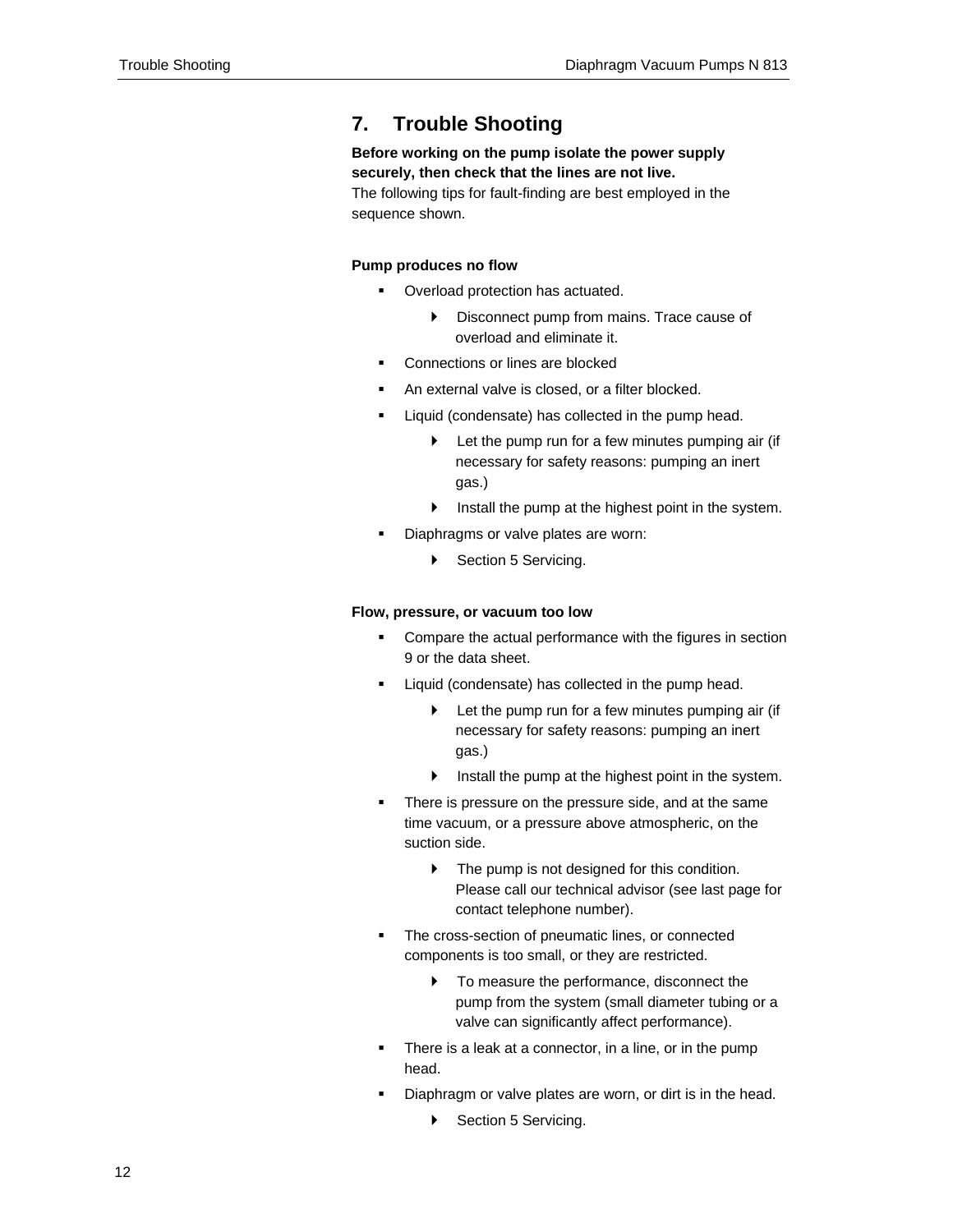**After changing the diaphragms or valve plates, a head has** been reassembled in the wrong position.

If the pump does not operate properly and you cannot find any of the above faults, send it to the KNF Service Department.

In order for KNF to repair the pump, the customer must provide a statement on the media which were pumped and on pump cleaning. Please fill out the corresponding KNF form, and submit it together with the pump. A sample statement for copying can be found in section 10 of these Operating and Installation Instructions.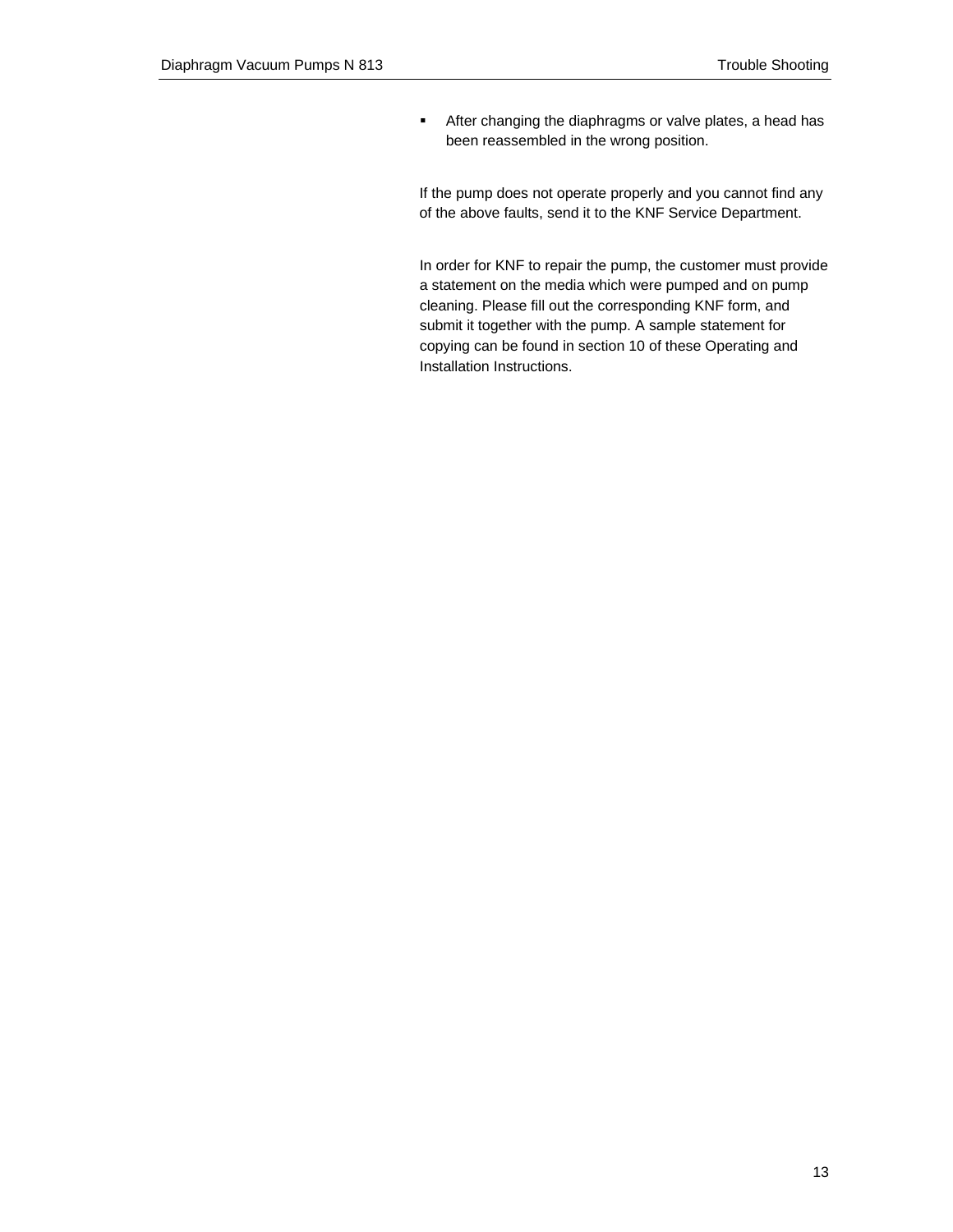## **8. Spare parts and accessories**

### **Spare parts**

| Pos. No* | Spare part              | Order No. |
|----------|-------------------------|-----------|
| (2)      | Intermediate plate      | 200221    |
| (5)      | Cover plate             | 026311    |
| (6)      | Valve plate             | 024597    |
| (7)      | Sealing ring            | 024598    |
| (8)      | Structured diaphragm    | 044402    |
| (9)      | Shim Ring               | 209483    |
| (12)     | Pneumatic connection .3 | 203455    |
| (14)     | Pneumatic connection .4 | 206623    |
| (15)     | 5. Pneumatic connection | 206625    |

*Tab. 4 \*according Fig. 3 to 6* 

#### **Accessories**

| Description                      | Order No. |
|----------------------------------|-----------|
| Filter/Silencer                  | 072233    |
| Hose Connector 1/8 MPTM, 1/4 HID | 072235    |

*Tab. 5: Accessories*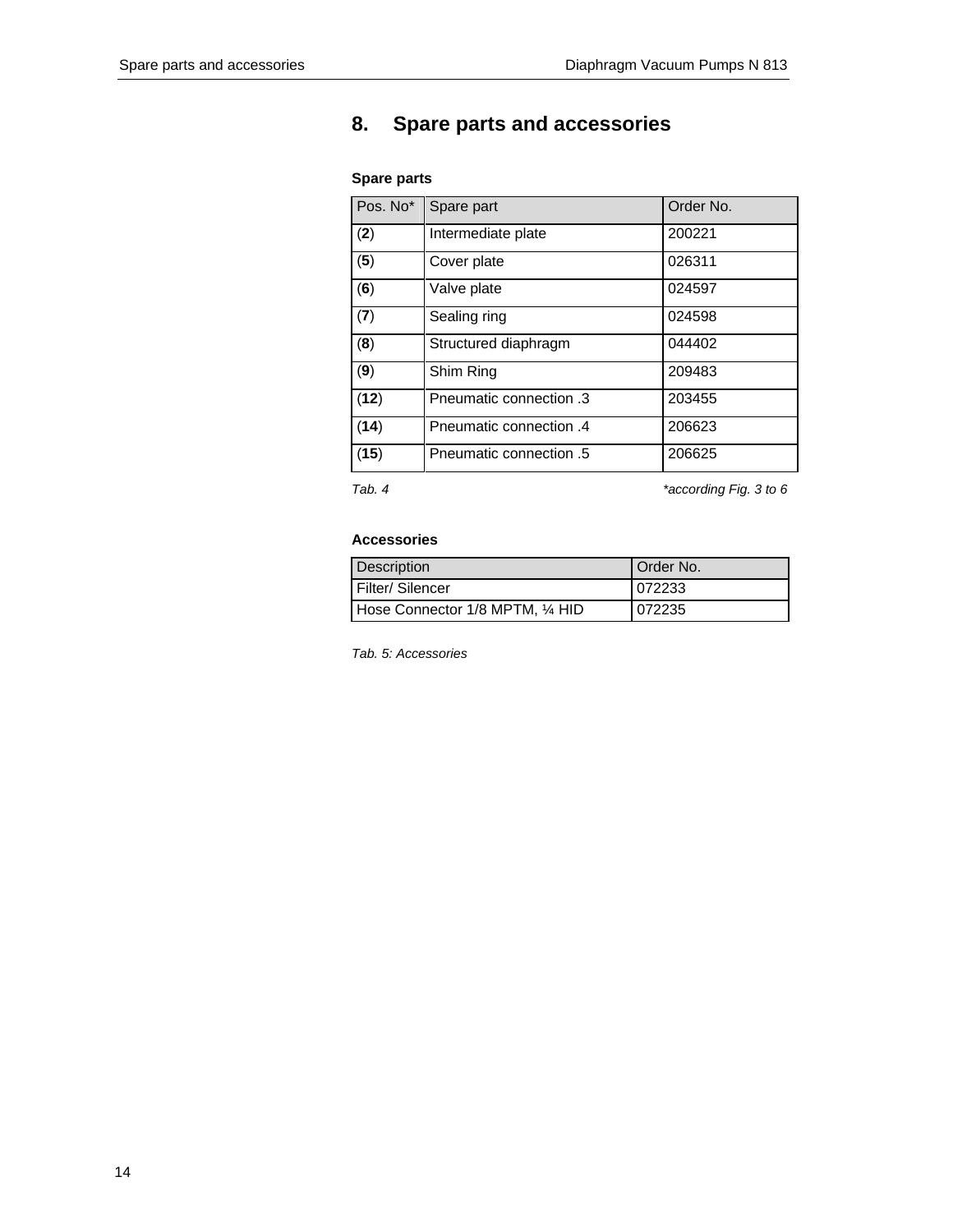## **9. Tables**

| Pump type         | Max. permissi-<br>ble operating<br>pressure (bar<br>g) | Ultimate<br>vacuum<br>(mbar abs.) | Delivery rate*<br>(1/min)<br>at atm. pres-<br>sure |
|-------------------|--------------------------------------------------------|-----------------------------------|----------------------------------------------------|
| <b>UN813.3ANI</b> |                                                        | 3                                 | 13                                                 |
| UN813.3ANDCB      |                                                        | 3                                 | 13                                                 |
| <b>UN813,4ANI</b> |                                                        | 0.5                               | 13                                                 |
| UN813.4ANDCB      |                                                        | 0.5                               | 13                                                 |
| <b>UN813.5ANI</b> |                                                        |                                   | 19                                                 |

*Tab. 6: Pneumatic Data \*Litre at STP (1013 mbar);* 

| Pump type         | Material*          |                |       |
|-------------------|--------------------|----------------|-------|
|                   | Pump head          | Wave diaphragm | Valve |
| <b>UN813,3ANI</b> | Aluminium<br>alloy | <b>EPDM</b>    | EPDM  |
| UN813.3ANDCB      | Aluminium<br>alloy | EPDM           | EPDM  |
| <b>UN813.4ANI</b> | Aluminium<br>alloy | EPDM           | EPDM  |
| UN813.4ANDCB      | Aluminium<br>alloy | <b>EPDM</b>    | EPDM  |
| <b>UN813,5ANI</b> | Aluminium<br>alloy | <b>EPDM</b>    | EPDM  |

*Tab. 7: Pump Materials \*Material abbreviations according DIN ISO 1629*